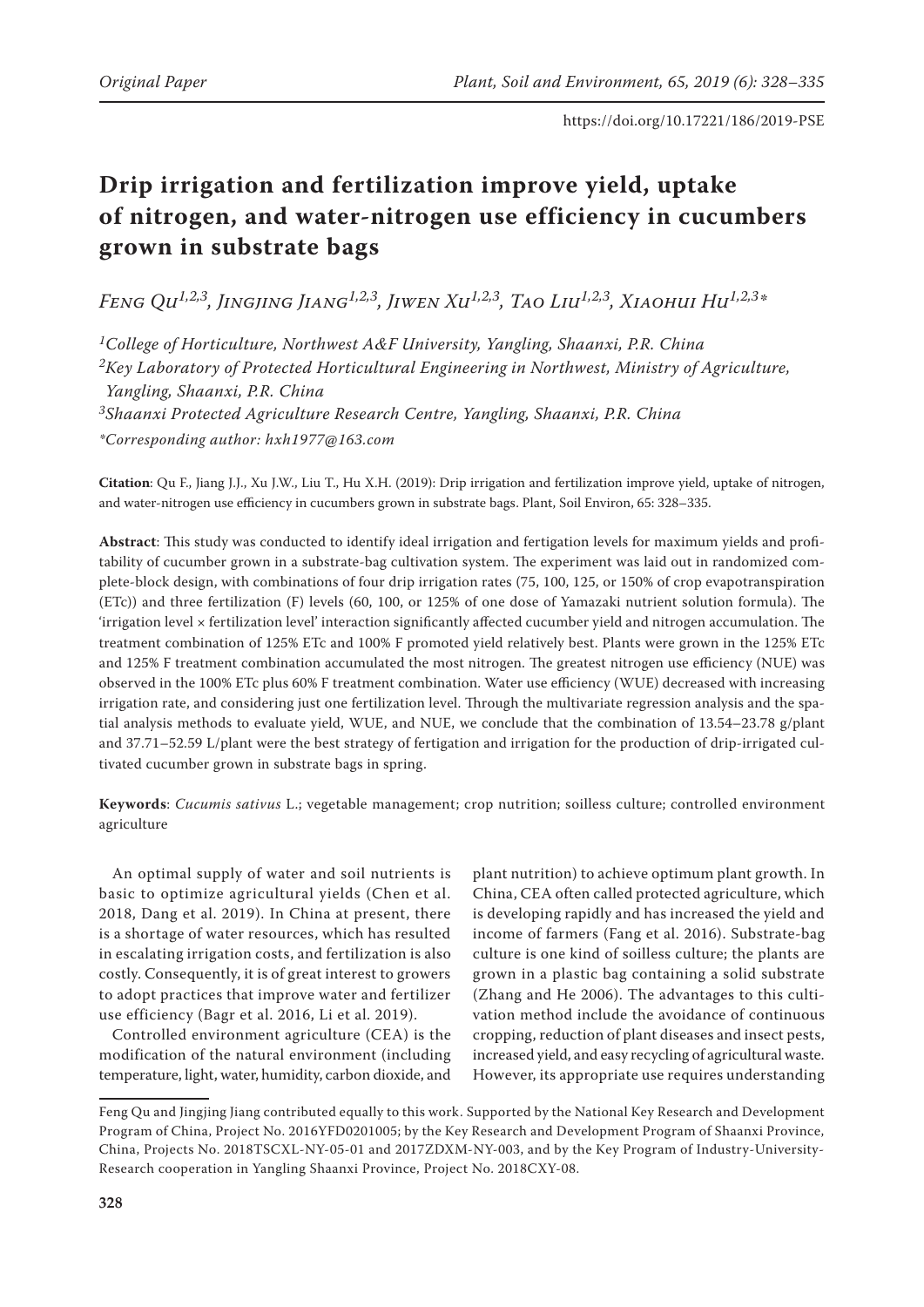the ideal levels of irrigation and fertilization. The 100% of crop evapotranspiration (ETc) is a relative saturated water supply for plant growth. So, many studies set 100% ETc as a maximal irrigation amount (Sinha et al. 2017). However, for Curcurbitaceae, especially cucumber, which needs a lot of water in its growth, it is unclear whether the yield and nitrogen use efficiency increases with improving ETc.

Cucumber is commercially important worldwide, and the demand for it continues to increase annually. Farmers who grow cucumbers often irrigate and fertilize them excessively (Du et al. 2017). Understanding the interactive effects of water and nutrient availability, and the cucumber's ability to efficiently use these resources, are crucial for improving the plants' water use efficiency (WUE) and nitrogen use efficiency (NUE). However, most of the studies relevant to water and fertilization use efficiency in cucumber have been done for cucumbers grown in soil conditions (Cao et al. 2016, Wang et al. 2017), which does not necessarily pertain to cucumbers grown in substrate-bag culture. The objective of this study, therefore, was to investigate the interactive effect of irrigation and fertilization strategy on cucumber yield, nitrogen uptake and use efficiency, and WUE in a substrate-bag culture system.

# **MATERIAL AND METHODS**

**Experimental site**. The experiments were conducted in controlled environment greenhouse at the research farm of College of Horticulture, Northwest A&F University, located at Yangling, Shaanxi province, China during the spring seasons (March to June) of 2017. The date of planting is March 27, and ending of the experiment is July 3. The experimental greenhouse is at the latitude of 34°17'N and longitude of 108°04'E. The daily average temperature and relative humidity of air were 15.3–32.0°C and 29.9–95.0% during the cultivation.

**Plant material and growth conditions**. Seeds of *Cucumis sativus* L. cv Bonai 14-3 were germinated at 28°C in Petri plates lined with two layers of moistened filter paper, planted in 50-well plates filled with a mixture of waste organic matrix and vermiculite (1:8, v/v), and grown in a controlled environment greenhouse until the third true leaf was fully expanded. The seedlings were then transplanted into substrate bags, the line spacing is 0.75 m, the small line spacing is 0.50 m, and the plant spacing is 0.35 m, described below.

Each substrate bag had approximate dimensions of  $1.30 \times 0.20 \times 0.16$  m (length  $\times$  width  $\times$  height) and could contain 40 L of the substrate, and the substrate ratio is decomposed mushroom residue waste and vermiculite (1:8, v/v). The substrate contained: total nitrogen 9.75 mg/g, available nitrogen 318.4 mg/kg; at pH 6.68, with electrical conductivity (EC) of 2.25 mS/cm.

**Experimental design and treatments**. The experiment was laid out in a randomized complete-block design, with combinations of four irrigation treatments and three fertilization levels. The irrigation treatments were: 75, 100, 125, and 150% ETc, and the irrigation amount was based on the daily ETc. ETc was determined by weighing daily lost water amount of cucumber plants of three bags each treatment with an electronic scale (National Utility Model Patent in China, ZL 201620194394.3). The fertilizer supplied was Yamazaki cucumber special nutrition solution formula, and compositions of the formula were 826 mg/L Ca( $\text{NO}_3$ )<sub>2</sub>.4 H<sub>2</sub>O, 607 mg/L KNO<sub>3</sub>, 115 mg/L NH<sub>4</sub>H<sub>2</sub>PO<sub>4</sub>, 483 mg/L MgSO<sub>4</sub>.7 H<sub>2</sub>O, 25 mg/L EDTA-NaFe, 2.86 mg/L  $H_3BO_3$ , 1.61 mg/L  $MnSO<sub>4</sub>·H<sub>2</sub>O$ , 0.22 mg/L ZnSO<sub>4</sub>·7 H<sub>2</sub>O, 0.08 mg/L CuSO<sub>4</sub>.5 H<sub>2</sub>O, 0.02 mg/L (NH<sub>4</sub>)<sub>6</sub>Mo<sub>7</sub>0<sub>24</sub>.4 H<sub>2</sub>O. The EC and pH of the Yamazaki cucumber special nutrition solution were 1.2 mS/cm and 6.5, respectively. Drip irrigation was applied to each bag with a lateral pipe with a discharge of 4.0 L/h. There were a total of 12 treatment combinations, and three replicates of each treatment combination. There are 40 plants for each treatment per repetition, and the experiment has there repetition. Treatments began when the plants entered the flowering stage and harvests 52 times during the cultivation.

**Measurements of crop parameters**. Plant yield was measured from 20 randomly selected plants from each treatment combination for one replicate.

Nitrogen content of the tissues was measured at different growth stages. Ten representative plants from per treatment combination for each replicate were harvested at each stage: early fruiting stage, full bearing stage, telophase of fruiting stage. Leaf, shoot, root, and fruit tissues were separated and dried at 75°C in a forced air oven. Tissue samples were ground and passed through a 0.5 mm screen and were digested with  $H_2SO_4$  in the presence of  $H_2O_2$  and analyzed for total nitrogen (Bremner and Mulnavey 1982.).

Element accumulation amount (EAA) in different fruit development stage, element use efficiency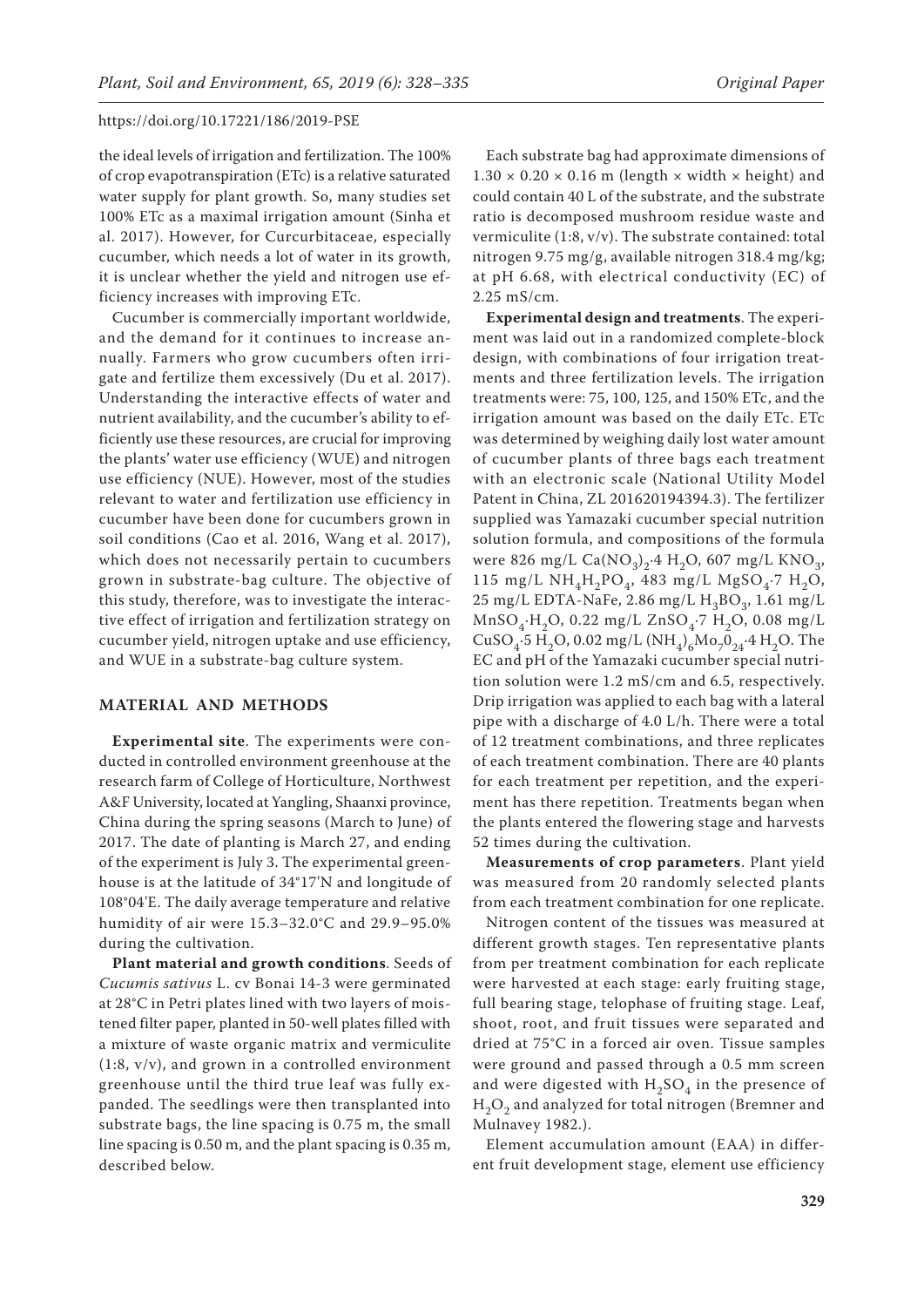(EUE) and WUE were calculated using the following equations (Mon et al. 2016):

EAA (mg/plant DW) = En2 – En1 EUE (%) = (Eu2 – Eu1)/F WUE (kg/m3) = Y/(I – ΔW)

Where:  $En_2$  (mg/plant DW (dry weight)) – element accumulation amount in latter development state;  $En_1 (mg/plant)$ DW) – element accumulation amount in preceding development state; Eu<sub>2</sub> – nutrient (nitrogen) uptake amount with fertilization treatment; Eu<sub>1</sub> – nutrient (nitrogen) uptake amount without fertilization treatment; F – fertilization amount; Y – yield per plant (kg/plant). The parameter  $\Delta W$ is the change amount of water stored in the initial and end stages of the experiment; I – irrigated water quantity (mm).

**Statistical analysis**. Data were analyzed by SPSS statistical software package (IBM Corporation, Armonk, USA). Two-way analysis of variance (ANOVA) was performed with the general linear model procedure to calculate the effects of irrigation water level and fertilizer levels on the investigated parameters. When the *F*-value was significant, a multiple means comparison was carried out using the least significant difference (*LSD*). The difference between treatments was deemed significant if the observed significance *P* value was less than 0.05.

## **RESULTS AND DISCUSSION**

**Effects of yield**. Irrigation, fertilization rate, and their interaction significantly affected yield (Table 1). Plants receiving 125% ETc had yields of 2.61 kg/ plant, an increase of 10.13% over plants receiving 150% ETc (with yields of 2.37 kg/plant). The high yield obtained at 100% F may indicate that this is the suitable fertilization rate for maximum yield, closely matching cucumber's requirements. The treatment combination of 125% ETc plus 100% F resulted in the greatest yield, relatively.

Water and nutrient availability are crucial for crop production (Chen et al. 2018). In general, the yield in this study increased with increasing irrigation and fertilization up to a point, after which yield decreased. Specifically, irrigation at 125% ETc with fertilization at 100% F maximized yield, which is consistent with previous studies (Li et al. 2017b). In this experiment, a moderate amount of water (37.71–52.59 L/plant: 94–119% ETc) and fertilizer (13.54–23.78 g/plant: 60–87% F) supply has a major impact on the crop yields.

**Nitrogen accumulation**. Considering irrigation only, leaves of plants grown in 100% ETc had more nitrogen than the other irrigation levels in both the early and telophase stages of fruit development. Total nitrogen accumulation in the leaves was not significantly different in 100% and 125% ETc (*P* > 0.05), but nitrogen accumulation in these two irrigation levels were significantly greater than it was in 150% ETc during the full bearing stage (Table 2).

In the early fruiting stage, total nitrogen accumulation in the leaf increased by 72.6% and 27.2% in the 125% F plus 100% ETc treatment combination and in the 100% F plus 100% ETc treatment combination, respectively, compared with the 60% F plus 100% ETc treatment combination. Total nitrogen accumulation in stems during the full bearing and telophase stage of fruiting was similar in 100% ETc and 125% ETc, but significantly greater than in 75% ETc. However, in the early fruit stage, total nitrogen accumulation in the stems was significantly greater in 100% ETc than in either 75% or 150% ETc. Stem nitrogen was greatest in 125% F, and if ranked by nitrogen concentration, it was followed by 100% F and 60% F.

Total nitrogen in the fruit was greatest at 100% F during the early and full bearing stages of fruit development. In contrast, during telophase, total nitrogen in fruit increased with increased fertilization from 60% to 125% F and was greatest at 125% F. The

| Fertigation           | Irrigation schedule (IS)                           |                    |                       |                       |      |  |  |
|-----------------------|----------------------------------------------------|--------------------|-----------------------|-----------------------|------|--|--|
| schedule (FS)         | 75% ETc                                            | 100% ETc           | 125% ETc              | 150% ETc              | mean |  |  |
| 60% F                 | 2.03 <sup>d</sup>                                  | 2.17cd             | $2.46$ <sup>abc</sup> | 2.32 <sub>bcd</sub>   | 2.25 |  |  |
| 100% F                | $2.46$ <sup>abc</sup>                              | 2.52 <sup>ab</sup> | 2.75 <sup>a</sup>     | $2.46$ <sup>abc</sup> | 2.55 |  |  |
| 125% F                | $2.35^{bc}$                                        | $2.55^{ab}$        | 2.62 <sup>ab</sup>    | $2.33$ bcd            | 2.46 |  |  |
| Mean                  | 2.28                                               | 2.41               | 2.61                  | 2.37                  | 2.42 |  |  |
| $LSD$ <sub>0.05</sub> | $FS = 13.70$ ; $IS = 3.31$ ; $IS \times FS = 4.13$ |                    |                       |                       |      |  |  |

Table 1. Yield of cucumber plants in different combinations of irrigation and fertilization (kg/plant fresh weight)

ETc – crop evapotranspiration; F – fertilization (one dose of Yamazaki nutrient solution formula)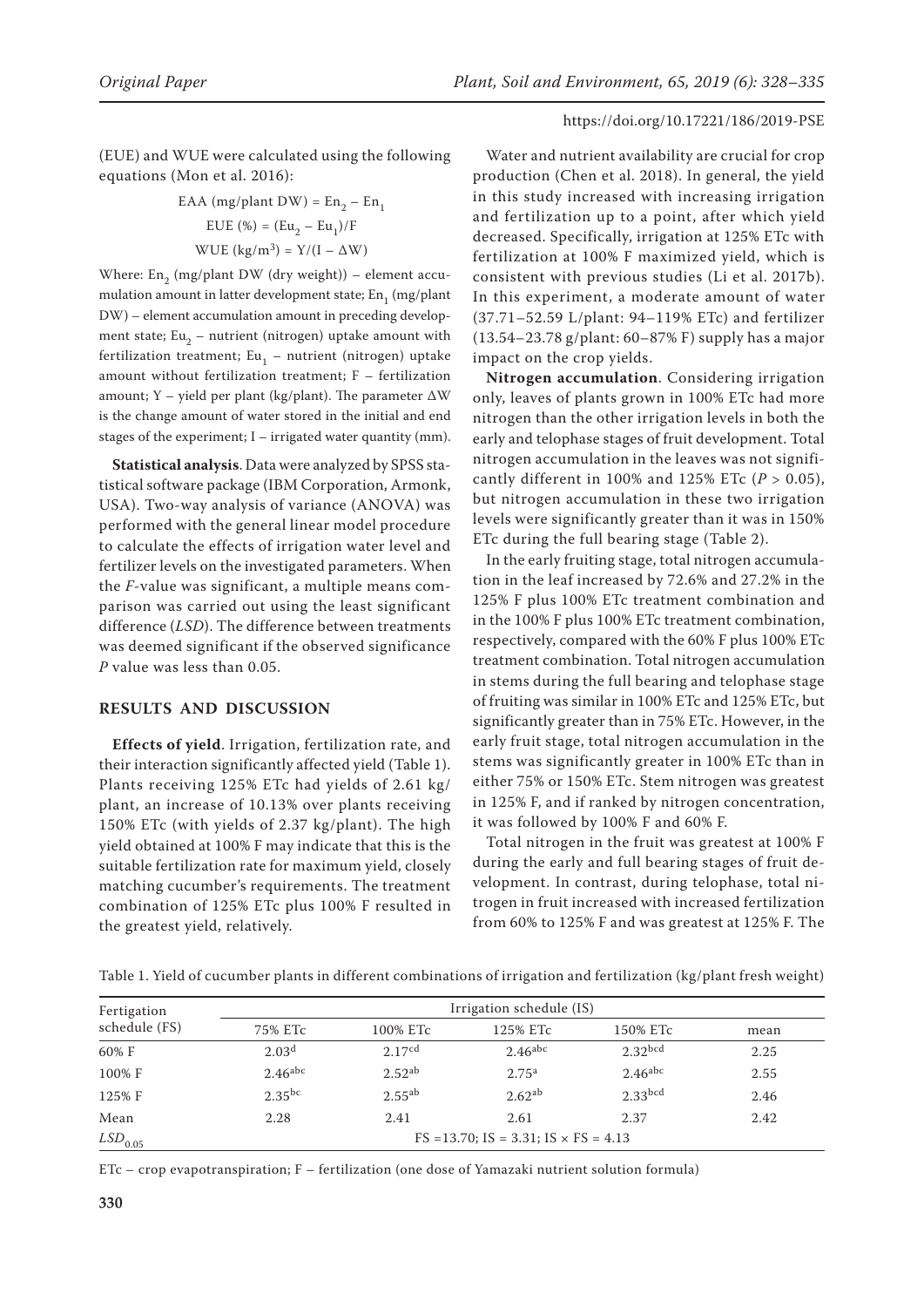| Organ                       | Fertigation  |                                           |                      | irrigation schedule (IS)<br>The early fruit stage |                                          |         |                      |                                         | irrigation schedule<br>Full bearing |                                    |         |                       |                            | Telophase of fruiting<br>irrigation schedule |                                  |         |
|-----------------------------|--------------|-------------------------------------------|----------------------|---------------------------------------------------|------------------------------------------|---------|----------------------|-----------------------------------------|-------------------------------------|------------------------------------|---------|-----------------------|----------------------------|----------------------------------------------|----------------------------------|---------|
|                             | (FS)         | 75% ETc                                   |                      | 100% ETc125% ETc150%                              | EТс                                      | mean    | 75%ETc               |                                         |                                     | 100% ETc125% ETc150% ETc           | mean    | ETC<br>5%<br>$\sim$   |                            |                                              | 100%ETc 125% ETc150% ETc         | mean    |
|                             | 60% F        | $268.75^{i}$                              | 629.67 <sup>fg</sup> | $433.89^{\rm h}$                                  | $25^{\rm i}$<br>237.                     | 392.39  | 650.31               | 829.188                                 | $708.7^{\rm h}$                     | $406.58^{k}$                       | 648.69  | 429.11°               | 337.85 <sup>d</sup>        | $82.43^{\rm h}$                              | 146.62 <sup>g</sup>              | 249.00  |
|                             | 100% F       | $700.48^{\rm f}$                          | 800.62 <sup>e</sup>  | 853.36 <sup>de</sup>                              | 616.36 <sup>g</sup>                      | 742.71  | 898.38 <sup>e</sup>  | 1024.09 <sup>d</sup>                    | 860.32 <sup>f</sup>                 | 680.49 <sup>i</sup>                | 865.82  | 344.84 <sup>d</sup>   | 689.15 <sup>a</sup>        | 592.78 <sup>b</sup>                          | 190.09 <sup>f</sup>              | 454.21  |
| Peaf                        | 125% F       | 1000.81 <sup>b</sup> 1086.74 <sup>a</sup> |                      | 912.43cd                                          | 950.67bc                                 | 987.66  | 1059.37c             | 1248.67 <sup>b</sup>                    | 1456.99ª                            | 1271.19 <sup>b</sup>               | 1259.05 | $25.74^{i}$           | $172.83$ fg                | $25.31^{i}$                                  | 267.78e                          | 122.91  |
|                             | mean         | 656.68                                    | 839.01               | 733.23                                            | 601.43                                   | 707.59  | 869.35               | 1033.98                                 | 1008.67                             | 786.09                             | 924.52  | 266.56                | 399.94                     | 233.50                                       | 201.50                           | 275.38  |
|                             | $LSD_{0.05}$ | FS                                        |                      | = 463.57; IS = 41.16; IS × FS                     | $= 11.30$                                |         | ΕS                   | $= 495.72,$ IS                          | $= 53.43;$ IS $\times$ FS $=$       | 23.91                              |         | FS                    | 155.31; IS<br>$\bar{\Pi}$  | 32.02; IS<br>$\vert\vert$                    | 48.<br>$\times$ FS =             | 55      |
|                             | 60% F        | $62.93^{\rm f}$                           | $72.85^{\rm de}$     | $72.78^{\rm de}$                                  | 89g<br>55.                               | 66.11   | $125.81^{\rm f}$     | 135.56 <sup>e</sup>                     | 114.718                             | $103.12^{\rm h}$                   | 119.80  | $133.72^{k}$          | $178.43^{i}$               | 214.608                                      | 144.83                           | 167.90  |
|                             | 100% F       | $73.80^{\rm de}$                          | $80.41^{\rm bc}$     | $78.93^{\rm cd}$                                  | 72.69 <sup>e</sup>                       | 76.46   | 135.99e              | 166.27 <sup>d</sup>                     | 208.24 <sup>a</sup>                 | 127.86 <sup>f</sup>                | 159.59  | $192.92^{h}$          | 270.67e                    | $284.34^{d}$                                 | $224.13^{f}$                     | 243.01  |
| Steam                       | 125% F       | $85.90^{\rm b}$                           | 114.15 <sup>a</sup>  | $76.64^{\rm cde}$                                 | $82.22^{bc}$                             | 89.73   | 166.75 <sup>d</sup>  | 191.69 <sup>b</sup>                     | 196.42 <sup>b</sup>                 | $181.07^{\rm c}$                   | 183.98  | 311.10 <sup>c</sup>   | 334.34 <sup>b</sup>        | 346.14 <sup>a</sup>                          | 288.94 <sup>d</sup>              | 320.13  |
|                             | mean         | 74.21                                     | 89.14                | 76.12                                             | 26<br>70.                                | 77.43   | 142.85               | 164.51                                  | 173.12                              | 137.35                             | 154.46  | 212.58                | 261.15                     | 281.70                                       | 219.30                           | 243.68  |
|                             | $LSD_{0.05}$ |                                           |                      | $FS = 7.87$ ; $IS = NS$ ; $IS \times FS =$        | SN                                       |         | FS                   | 58.96; IS<br>$\mathop{\rm II}\nolimits$ | $= 12.31; IS$                       | 5.74<br>$\parallel$<br>$\times$ FS |         | FS                    | 325.49; IS<br>$\mathbf{I}$ | $= 46.51; IS$                                | ကဲ<br>$\times$ FS                | $\Xi$   |
|                             | $60\%$ F     | $334.06^{f}$                              | 506.66 <sup>d</sup>  | 494.76 <sup>d</sup>                               | 293.908                                  | 407.35  | $307.63^{i}$         | 594.018                                 | $628.29^{f}$                        | 600.508                            | 532.61  | $519.83^h$            | $666.03^{\rm f}$           | 786.44°                                      | 758.54 <sup>d</sup>              | 682.71  |
|                             | 100% F       | 556.39c                                   | 626.60 <sup>b</sup>  | 649.00 <sup>ab</sup>                              | 499.21 <sup>d</sup>                      | 582.80  | 775.73 <sup>d</sup>  | 957.96 <sup>b</sup>                     | 1066.01ª                            | 745.34 <sup>e</sup>                | 886.26  | 596.238               | $822.39^{b}$               | 861.05 <sup>a</sup>                          | 707.87e                          | 746.88  |
| Fruit                       | 125% F       | 565.71°                                   | 649.43ª              | 416.99e                                           | $14^{\rm f}$<br>331.                     | 490.82  | 525.33h              | 857.65°                                 | 853.89c                             | 773.56 <sup>d</sup>                | 752.61  | 764.96 <sup>cd</sup>  | 863.02ª                    | 876.33ª                                      | 704.01°                          | 802.08  |
|                             | mean         | 485.39                                    | 594.23               | 520.25                                            | 374.75                                   | 493.65  | 536.23               | 803.21                                  | 849.39                              | 706.47                             | 723.82  | 627.00                | 783.81                     | 841.27                                       | 723.48                           | 743.89  |
|                             | $LSD_{0.05}$ | ΕS                                        |                      | $= 56.31$ ; IS = 45.75; IS × FS                   | 11.08                                    |         | FS                   | 233.15; IS<br>$\lvert \rvert$           | $= 105.22$ ; IS × FS =              |                                    | 11.69   | ΕS                    | 26.10; IS<br>$\bar{\Pi}$   | $= 45.98; IS$                                | 9.45<br>$\times$ FS =            |         |
|                             | 60% F        | $24.58^{bcd}$                             | 22.54 <sup>d</sup>   | 28.29 <sup>a</sup>                                | $28.22^{a}$                              | 25.91   | 42.12 <sup>cd</sup>  | $46.01^{\rm ab}$                        | $45.55^{\rm abc}$                   | 47.02 <sup>a</sup>                 | 45.18   | $57.65^{bc}$          | $57.94\rm{^{abc}}$         | $61.20^{a}$                                  | $60.81^{ab}$                     | 59.40   |
|                             | $100\%$ F    | 23.26 <sup>cd</sup>                       | $26.73^{\rm abc}$    | $29.24^{a}$                                       | 33 <sup>cd</sup><br>24.                  | 25.89   | $41.35^{\rm d}$      | $42.67bcd$                              | 48.72ª                              | $45.75^{\rm ab}$                   | 44.62   | 55.05 <sup>cd</sup>   | 53.49 <sup>d</sup>         | $59.41\mathrm{^{ab}}$                        | 54.51cd                          | 55.62   |
| Root                        | 125% F       | 23.12 <sup>cd</sup>                       | $28.15^{ab}$         | 22.79 <sup>d</sup>                                | $24.04^{\rm cd}$                         | 24.53   | $41.53^{\rm d}$      | 48.13 <sup>a</sup>                      | $45.20$ abc                         | 42.56bcd                           | 44.36   | 57.84abc              | $57.47^{\rm bc}$           | $58.87\mathrm{^{ab}}$                        | 52.11 <sup>d</sup>               | 56.57   |
|                             | mean         | 23.65                                     | 25.81                | 26.77                                             | 53<br>25.                                | 25.44   | $41.67\,$            | 45.60                                   | 46.49                               | 45.11                              | 44.72   | 56.85                 | 56.30                      | 59.83                                        | 55.81                            | 57.20   |
|                             | $LSD_{0.05}$ |                                           |                      | $FS = NS; IS = NS; IS$                            | <b>SN</b><br>$=$ S <sub>3</sub> $\times$ |         |                      | $FS = NS; IS$                           | $=$ NS; IS                          | $\times$ FS = NS                   |         |                       |                            | $FS = NS$ ; $IS = NS$ ; $IS$                 | $XFS = NS$                       |         |
|                             | 60% F        | 690.32 <sup>i</sup>                       | 1231.728             | $1029.73^h$                                       | $25^{j}$<br>615.                         | 891.76  | 1125.86              | 1604.778                                | 1497.25h                            | 1157.23                            | 1346.28 | 1140.30gh             | 1240.25 <sup>e</sup>       | 1144.67 <sup>gh</sup>                        | 1110.80 <sup>h</sup>             | 1159.01 |
|                             | 100% F       | 1353.94 <sup>f</sup>                      | 1534.36 <sup>d</sup> | 1610.53°                                          | 59g<br>1212.                             | 1427.85 | 1851.46 <sup>e</sup> | 2190.99 <sup>d</sup>                    | 2183.29 <sup>d</sup>                | 1599.438                           | 1956.29 | $1189.03^{f}$         | 1835.70ª                   | 1797.58 <sup>b</sup>                         | 1176.60 <sup>fg</sup>            | 1499.73 |
| cacamper<br>The whole plant | 125% F       | $1675.54^{b}$                             | 1878.47 <sup>a</sup> | 1428.85e                                          | $07^{\rm f}$<br>1388.                    | 1592.73 | 1792.98 <sup>f</sup> | 2346.14 <sup>b</sup>                    | 2552.50ª                            | 2268.39c                           | 2240.00 | 1159.63 <sup>fg</sup> | 1427.66°                   | 1306.64 <sup>d</sup>                         | 1312.84 <sup>d</sup>             | 1301.69 |
|                             | mean         | 1239.93                                   | 1548.18              | 1356.37                                           | .97<br>1071                              | 1304.11 | 1590.10              | 2047.30                                 | 2077.68                             | 1675.02                            | 1847.52 | 1162.99               | 1501.20                    | 1416.30                                      | 1200.08                          | 1320.14 |
|                             | $LSD_{0.05}$ | FS                                        |                      | $= 137.32$ ; IS = 30.75; IS × FS                  | 6.15<br>$\sf II$                         |         | FS                   |                                         | $= 213.21$ ; IS = 48.28; IS × FS    | $\, \parallel$                     | 6.89    | FS                    | $= 30.65; IS$              | $= 21.24$ ; IS $\times$ FS                   | ∞ं<br>$\mathop{\rm II}\nolimits$ | 93      |

**331**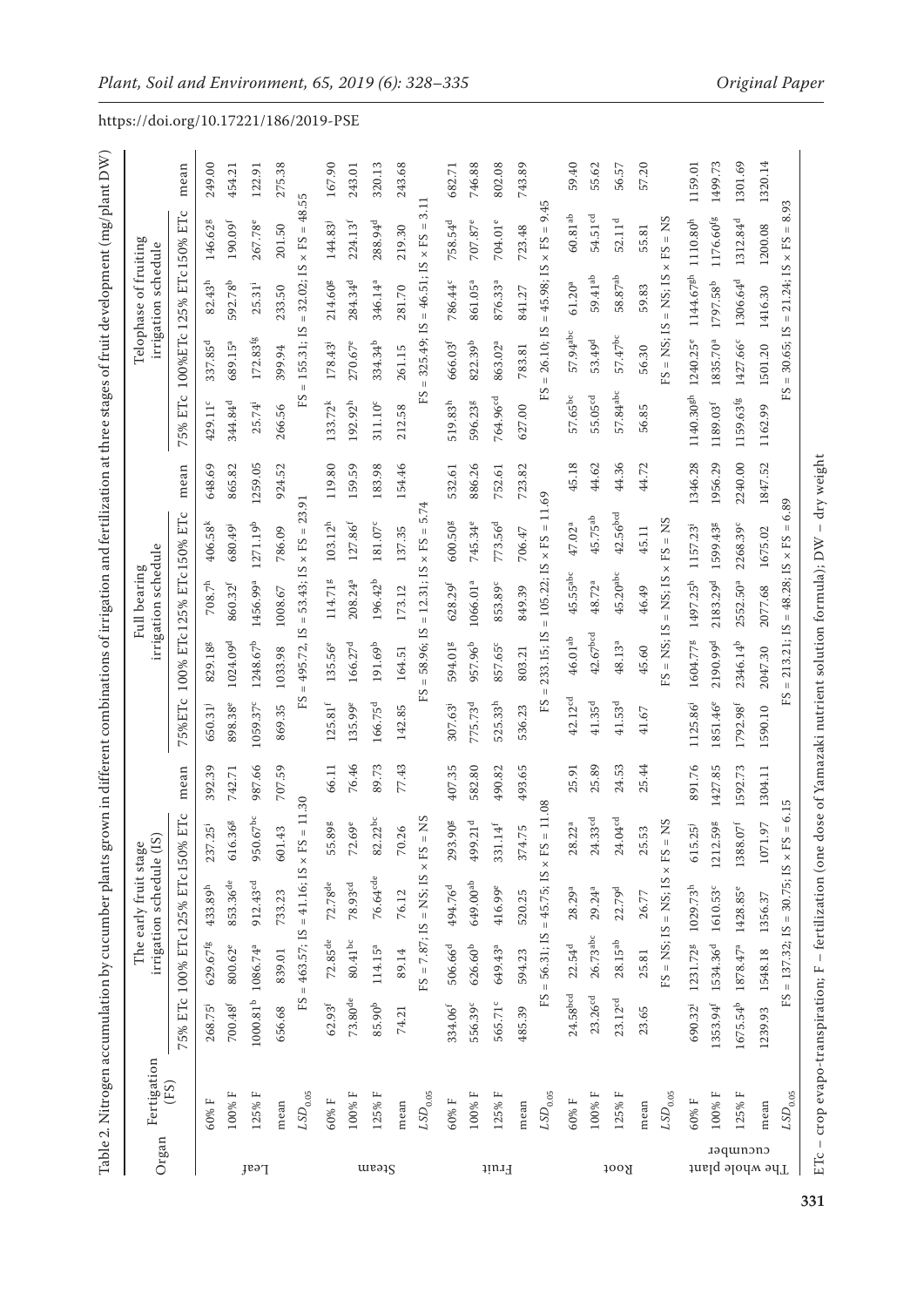

Figure 1. Effect of different irrigation and fertilization coupling treatments on cucumber (a) water use efficiency  $(kg/m<sup>3</sup>)$  and (b) nitrogen use efficiency (%). W1–W4: 75, 100, 125 and 150% ETc (crop evapotranspiration); F1–F3: 60, 100 and 125% F (fertilization). F1 – 60%; F2 – 100%; F3 – 125% one dose of Yamazaki nutrient solution formula

maximum nitrogen (1066.01 mg/plant DW) was in the 125% ETc and 100% F treatment combination in the full bearing stage.

The total nitrogen in the root was not significantly affected by irrigation and fertilization treatments  $(P > 0.05)$ . We also examined nitrogen in the whole plant (Table 2). Maximum values occurred in the 125% F treatments during the early and full bearing stages of fruit development. Differences between the irrigation and fertilizer combinations were highly significant (*P* < 0.05) during all growth stages. Wholeplant nitrogen concentration was greatest in the treatment combination 125% ETc plus 125% F.

These results suggested that the accumulation of nitrogen was mostly in leaf and fruit throughout the fruiting period. The accumulation of nitrogen in leaf as a function of time was a downward parabola, with the downward trend associated with late fruiting. In contrast, the accumulation of nitrogen in stems continued to rise over this period. It may be that in the late, telophase period of fruit development, the plant was still capable of continued growth, but the

transfer of nitrogen from old leaves to new leaves and fruit was completed.

**WUE and NUE**. WUE is an important water use indicators in the study of sustainable irrigated agriculture (Ucar et al. 2017). WUE was significantly affected by irrigation and fertilization (*P* < 0.05), but the 'irrigation level × fertilization level' interaction was not significant (Figure 1). Increasing irrigation level reduced WUE. Considering just fertilization levels, we observed that the WUE increased slightly in plants grown in 100% F compared to 60% F, but then decreased at 125% F. The 75% ETc plus 100% F treatment combination had the highest WUE (74.92 kg/m<sup>3</sup>). When the fertilization levels were constant, the WUE was dramatically affected by the irrigation amount (Figure 1). Thus, improved WUE may be achieved by reducing the water supply. However, excessive reduction of irrigation reduced the crop yields (Li et al. 2017a).

Irrigation, fertilization, and the 'irrigation level × fertilization level' interaction affected NUE, (*P* < 0.05; Figure 2). NUE first increased and then decreased with increasing irrigation level, and considering just

Table 3. The regression relationship between irrigation-fertilizer amount and yield, water use efficiency (WUE) and nitrogen use efficiency (NUE)

| Dependent variable      | Regression equation                                                                                                                       | $R^2$  |        |
|-------------------------|-------------------------------------------------------------------------------------------------------------------------------------------|--------|--------|
| Yield                   | $Y1 = -6.73 + 0.64 F + 0.30 W - 1.16 \times 10^{-2} F^2$<br>$-2.36 \times 10^{-3}$ W <sup>2</sup> $-2.43 \times 10^{-3}$ F $\times$ W     | 0.8833 | 0.0091 |
| Water use efficiency    | $Y2 = 44.83 + 5.21 F - 0.99 W - 8.79 \times 10^{-2} F^2 +$<br>$+ 5.46 \times 10^{-3}$ W <sup>2</sup> – 2.53 $\times 10^{-2}$ F $\times$ W | 0.9854 | 0.0001 |
| Nitrogen use efficiency | $Y3 = -80.62 + 1.11 F + 6.19 W - 6.58 \times 10^{-2} F^2$<br>$-6.61 \times 10^{-2}$ W <sup>2</sup> + 1.21 $\times 10^{-2}$ F $\times$ W   | 0.8715 | 0.0120 |

W – irrigation amount; F – fertilization amount;  $R^2$  – coefficient of determination; P – statistically significant value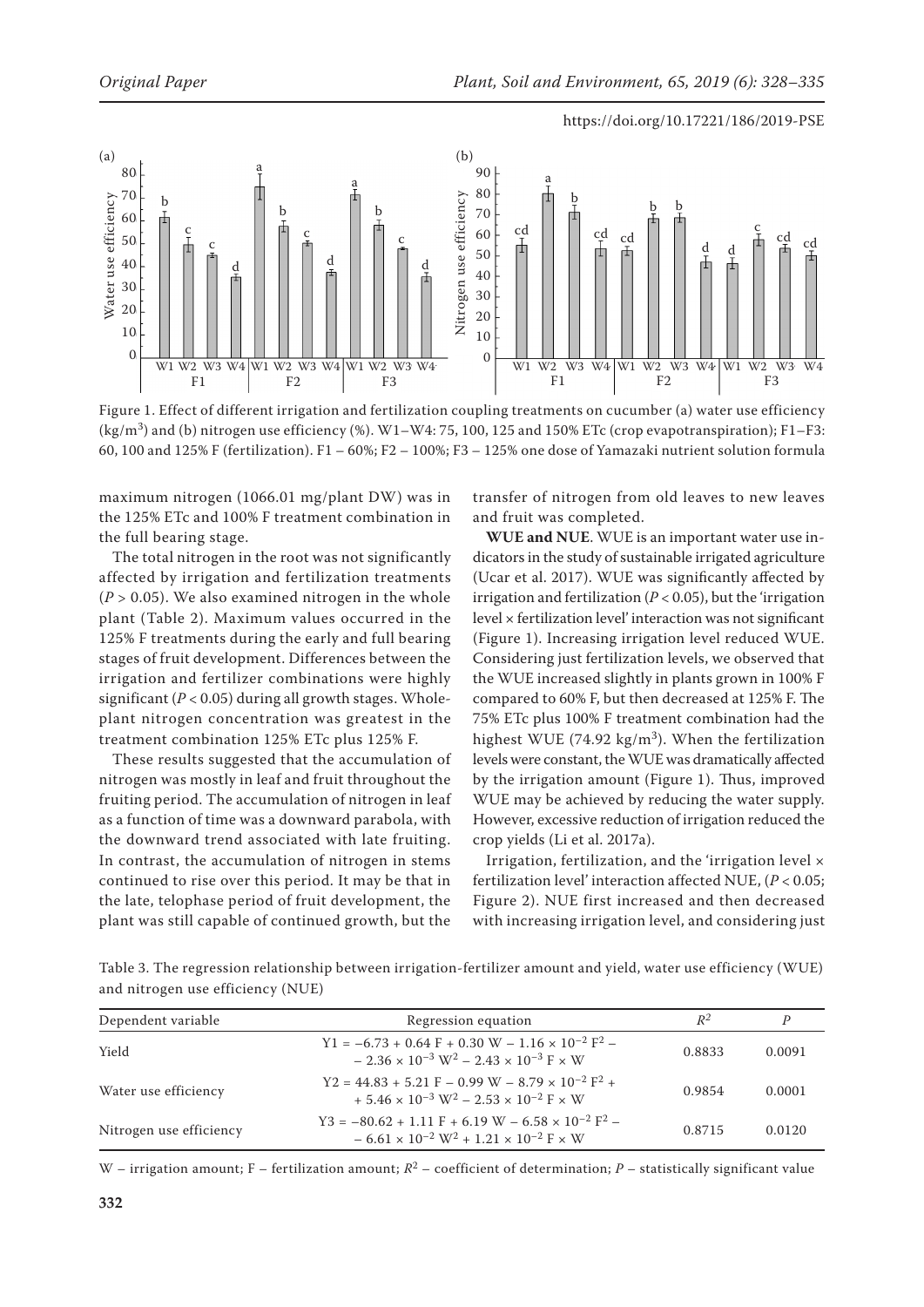

https://doi.org/10.17221/186/2019-PSE

Figure 3. Relationship between irrigation-fertilization amount and (a) yield, (b) water use efficiency (WUE) and (c) nitrogen use efficiency (NUE). The different color represents the different yield (WUE, NUE) range and yield (WUE, NUE) value increase with tonal changing to warm color. The lines of 0.80, 0.85, et al. represent the different value of yield (WUE, NUE) with irrigation and fertilization management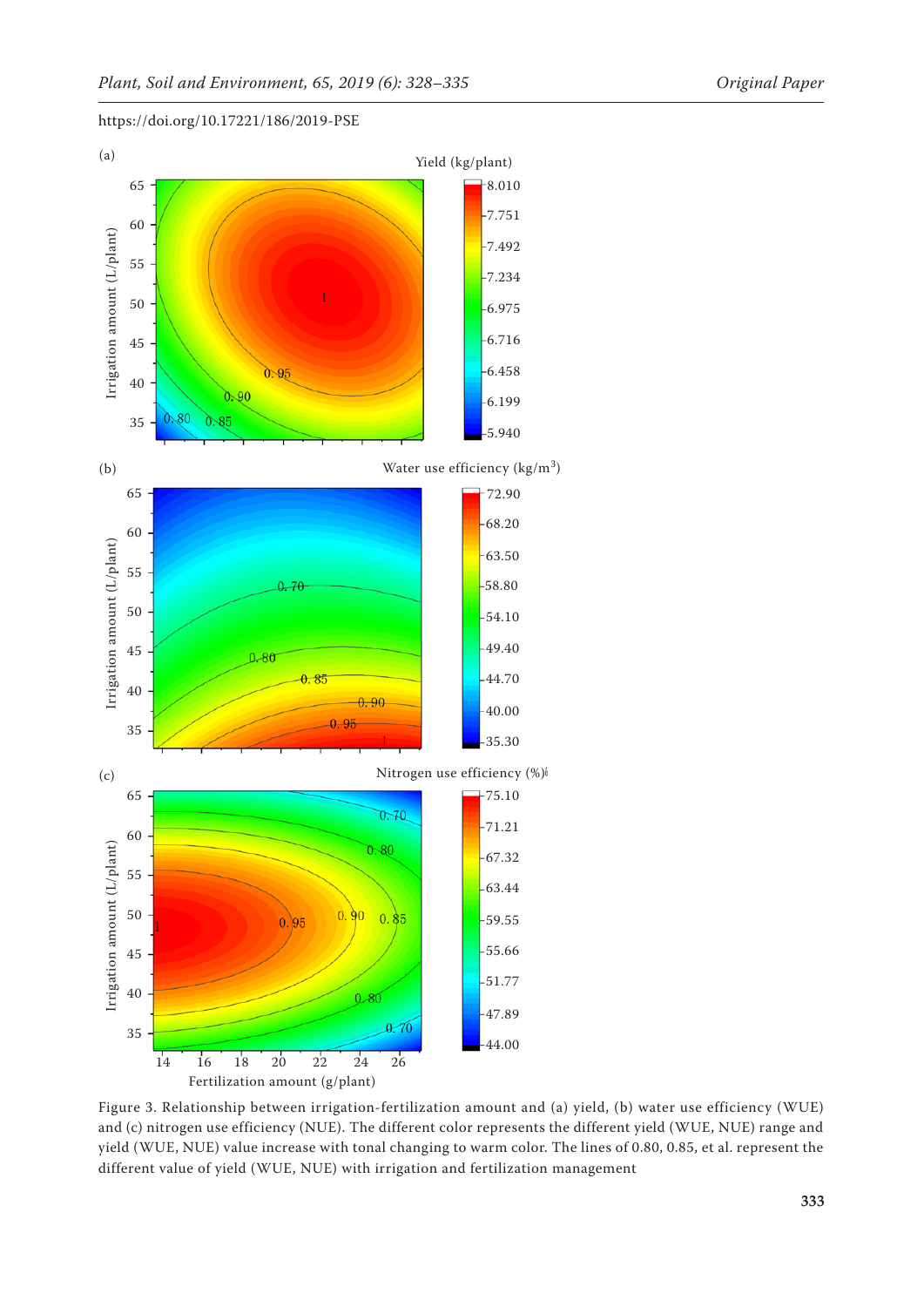one fertilization level. The greatest NUE peaked at 100% ETc plus 60% F treatment combination. The NUE was influenced greatly by the level of nitrogen supply. Others have observed that the maximum NUE occurs in the lower range of nitrogen supply (Zotarelli et al. 2009). In this experiment, also, the highest NUE was observed at the lowest level of fertilization. We noted that, at the lowest fertilization rate (60% F), the greatest NUE was associated with the moderate irrigation rates (100% ETc was associated with the highest NUE). Relevant here also is the finding of Zotarelli et al. (2008).

**Coupling effect of water-fertilization in cucumber**. Taking the input amount of water and fertilizer as the independent variable and defining the yield, WUE, and NUE as the dependent variables, then, regression analysis was conducted (Table 3). Results showed that the effects of irrigation amount and fertilizer amount on each dependent variable were significant  $(P < 0.05)$ , and the coefficient of determination in regression analysis was above 0.85.

Spatial analysis method and Origin software were used to form the plane projection chart of each equation (Figure 3). The spatial analysis method was used to evaluate the optimal value of yield, WUE, and NUE, respectively at 0.85, 0.7, 0.9, and to comprehensively evaluate them, forming the results of Figure 4. In this study, the appropriate fertilization



Figure 4. A comprehensive evaluation of yield, water use efficiency (WUE), and nitrogen use efficiency (NUE). The shadow area is the overlapping area of the optimal value of yield (0.85), WUE (0.7) and NUE (0.9)

and irrigation range for per cucumber production was about 13.54–23.78 g and 37.71–52.59 L.

Water and nutrient may interact with each other to produce a coupling effect (Pan et al. 2017, Ierna et al. 2018). This study used multiple regression and spatial analysis method to a comprehensive evaluation of the effect of irrigation and fertilization rate on yield, WUE, and NUE. When 0.85, 0.70 and 0.90 of optimal value were selected for yield, WUE, and NUE, respectively, the yield per cucumber plant could reach 6.81 kg/plant, WUE reached over 50.99 kg/m<sup>3</sup>, N utilization rate reached 67.56%. So, when irrigation and fertilizer amount were within the appropriate range, cucumber plants' absorption and utilization of N and water could be promoted, and the yield increased. It is of great significance to reduce fertilizer and save water in cucumber production.

In conclusion, there was a significant 'irrigation level × fertilization level' interaction in cucumber yield and nitrogen accumulation. Comprehensive consideration of water and fertilizer amount, and high yield, the amount of 13.54–23.78 g/plant and 37.71–52.59 L/plant were the best strategies of fertigation (Yamazaki nutrient solution) and irrigation for the production of drip-irrigated cultivated cucumber grown in substrate bags in spring.

## **REFERENCES**

- Bagr M.A., Abou-Hussein S.D., El-Tohamy W.A. (2016): Tomato yield, nitrogen uptake and water use efficiency as affected by planting geometry and level of nitrogen in an arid region. Agriculture Water Management, 169: 90–97.
- Bremner J.M., Mulvaney C.S. (1982): Nitrogen-Total. In: Page A.L. (ed.): Methods of Soil Analysis. Part 2. Chemical and Microbiological Properties. Madison, American Society of Agronomy, Soil Science Society of America, 595–624.
- Cao Y.N., Tian Y.Q., Gao L.H., Chen Q.Y. (2016): Attenuating the negative effects of irrigation with saline water on cucumber (*Cucumis sativus* L.) by application of straw biological-reactor. Agricultural and Water Management, 163: 169–179.
- Chen Z.K., Tao X.P., Khan A., Tan D.K.Y., Luo H.H. (2018): Biomass accumulation, photosynthetic traits, and root development of cotton as affected by irrigation and nitrogen-fertilization. Frontiers in Plant Science, 9: 173.
- Dang J.Y., Pei X.X., Zhang D.Y., Zhang J., Wang J.A., Cheng M.F. (2019): Regulation effects of irrigation methods and nitrogen application on soil water, nitrate, and wheat growth and development. Chinese Journal of Applied Ecology, 30: 1161–1169. (In Chinese)
- Du Y.D., Cao H.X., Liu S.Q., Gu X.B., Cao Y.X. (2017): Response of yield, quality, water and nitrogen use efficiency of tomato to differ-